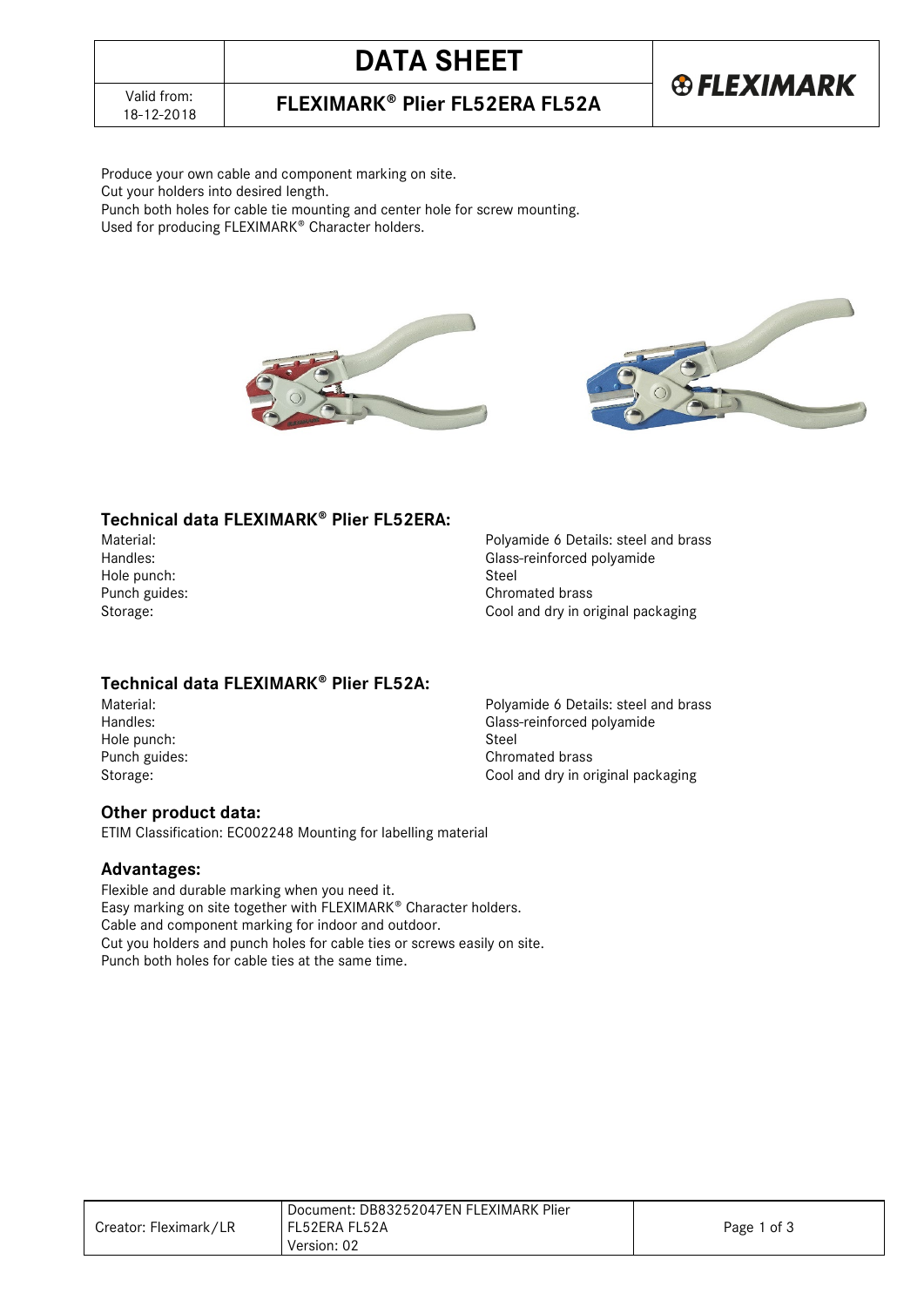### **Product data:**

| Part no. | Article designation     | <b>Punch both holes</b><br>for cable ties<br>(size holder mm) | Punch<br>center<br>hole | Content<br>(unit) | PU |
|----------|-------------------------|---------------------------------------------------------------|-------------------------|-------------------|----|
| 83252047 | FLEXIMARK Plier FL52ERA | $6 - 12$                                                      | Yes                     |                   |    |
| 83252024 | FLEXIMARK Plier FL52A   | 1 Q                                                           | Yes                     |                   |    |

### **Product data spare parts:**

| Part no. | <b>Article designation</b>    | Content<br>(unit) | PU |
|----------|-------------------------------|-------------------|----|
| 83252049 | FLEXIMARK Extra knife FL52ERA |                   |    |
| 83252052 | FLEXIMARK Extra knife FL52A   |                   |    |

#### **Related products:**

With the FLEXIMARK® Plier for Character holders PTE, PTES you can both cut your holders into desired length, punch both holes for cable tie mounting and center hole for screw mounting. Within FLEXIMARK® Marking systems assortment we offer character holders in different lengths and widths.

|                       | Document: DB83252047EN FLEXIMARK Plier |             |
|-----------------------|----------------------------------------|-------------|
| Creator: Fleximark/LR | l FL52ERA FL52A                        | Page 2 of 3 |
|                       | Version: 02                            |             |